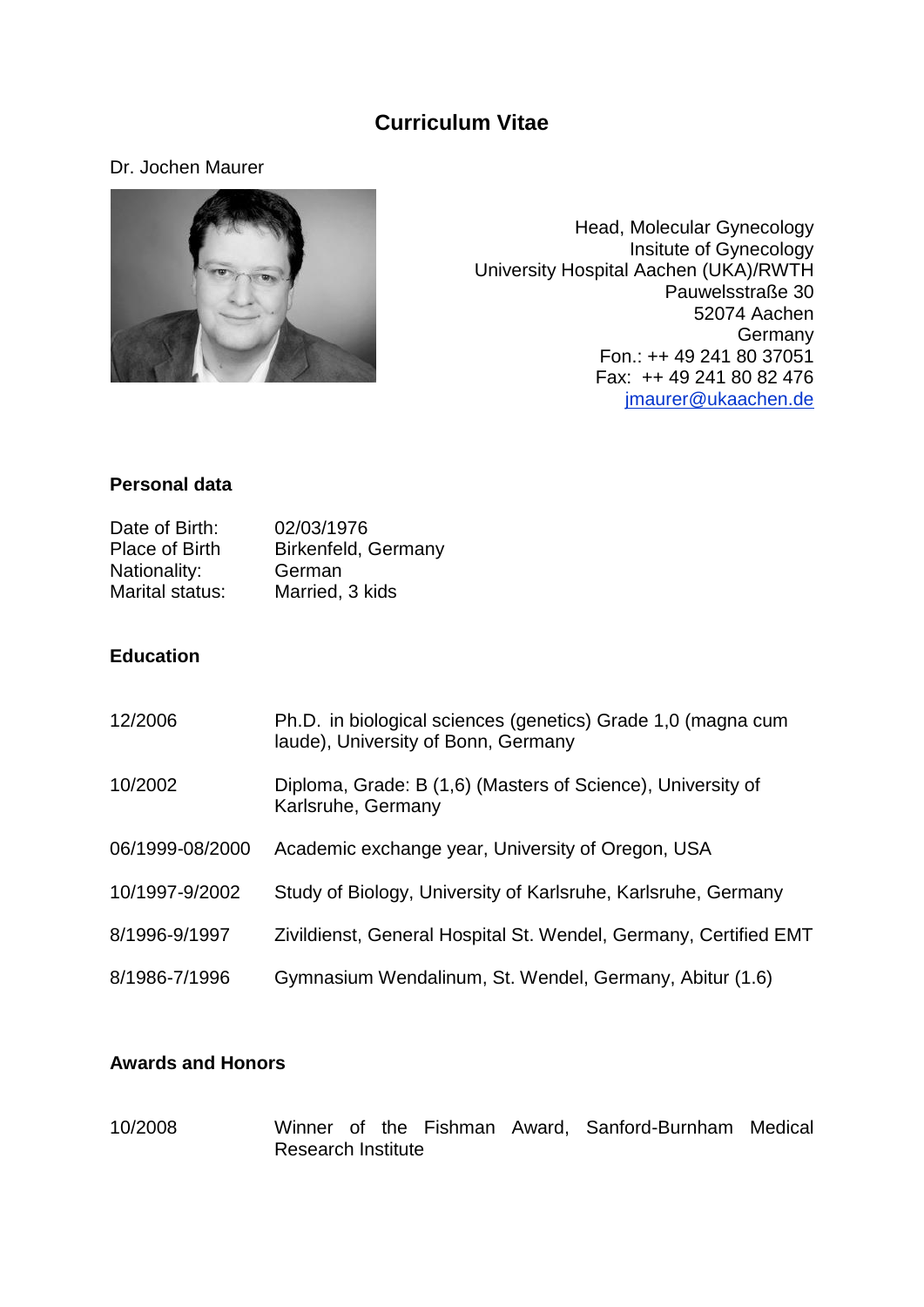# **Funding**

- 6/2010-6/2013 Department of Defense Postdoctoral Fellowship (BC093655), independant research grant "*Establishment, Analysis, and Differentiation of Basal-Like Breast Cancer Stem Cells"* (320,000\$ with overhead for 3 years) 1/2014-12/1017 Member of SFB850, Project C8: "Role of EMT and cellular motility in cancer stem cells isolated from triple negative breast
- 1/2016-12/2017 ChemMon3D novel 3D models of cancer replacing animal models. Funding through Land Baden-Württemberg (160,000€) together with AG Urban (IMTEK)

cancer" (480,000€)

1/2017-6/2017 Bridge-funding (Forschungskommission Freiburg): Postdoctoral position with lab funds to evaluate the effects of Histone deacetylase inhibitor Methylstat on breast cancer stem cells  $(35,000)$ 

## **Professional experience**

- 1/2017-present Groupleader Molecular Oncology in the department of Surgery, University hospital Freiburg. Own laboratory in the ZTZ (Zentrum für Translationale Zellforschung): 1 Postdoc, 2 grad students and 2 BTAs, 1 Master student.
	- Main focus: Isolation and characterization of cancer stem cells from triple negative breast cancer, pancreatic cancer and colorectal cancer
	- Isolation of 30-40 new patient cancer stem cell lines per year
	- Screening of epigenetic inhibitors influencing stem cell behaviour and maintenance
	- Differentiation therapy on cancer stem cells
- 6/2013-12/2016 Junior groupleader in the DKTK Forschungsverbund at the Partnerstandort Freiburg. Own laboratory at the University hospital Freiburg/ZTZ (2 Postdoc, 2 grad students and 2 BTAs, 1 Master student).
	- Main focus: Isolation and characterization of cancer stem cells from triple negative breast cancer and pancreatic cancer
	- Isolation of 20-30 new patient cancer stem cell lines per year
	- Differentiation therapy on cancer stem cells
	- Screening of agents influencing stem cell behaviour and maintenance
	- providing a platform for pharmaceutical industry and academia to test new anti-cancer therapeutics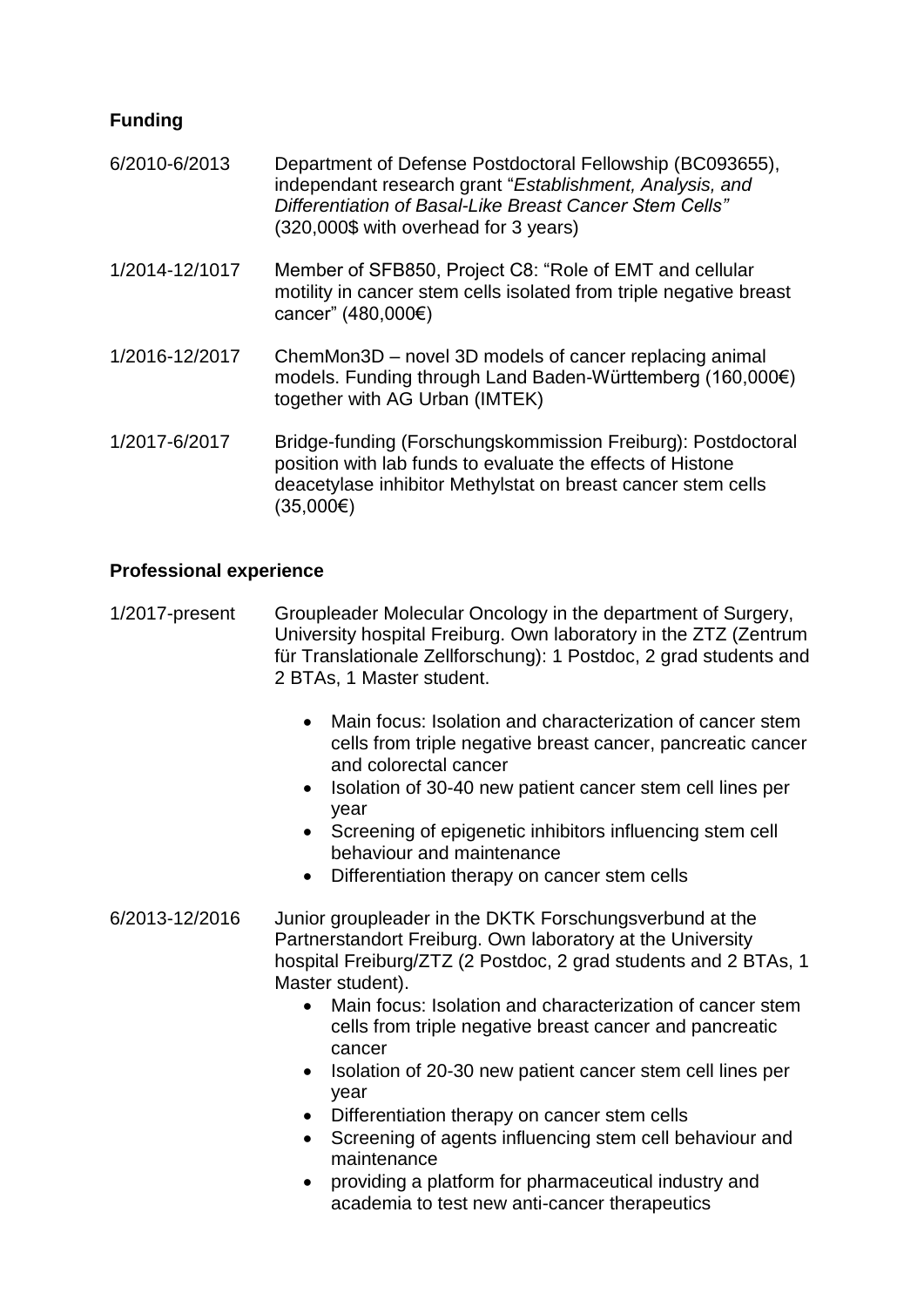- 7/2008 5/2013 Postdoctoral position in the laboratory of Prof. Dr. Robert Oshima at the Sanford-Burnham Medical Research Institute.
	- Main focus: "Identification of mammary cancer stem cells, biology and development of mammary cancer"
	- Established a cancer stem cell in vitro model from MMTV-Wnt1 mice
	- Showed that this model serves as a model for EMT in vitro
	- Used this model to screen a Kinase library identifying compounds that influence cancer stem cell fate decisions
- 5/2007- 6/2008 Postdoctoral position in the laboratories of Prof. Dr. Evan Snyder and Dr. Dave Larocca at the Sanford-Burnham Medical Research Institute.
	- Main foci: "Characterization of neural crest stem cells from human embryonic stem cells and mouse embryonic tissue" and "Identification of surface antigens identifying early precursor populations in human embryonic stem cell cultures using the Phage recovery technique".
	- Established a technique to generate human neural crest stem cells from human embryonic stem cells
	- Utilized these cells to generate neural crest stem cell progeny by induced differentiation
- 11/2002-12/2006 Ph.D. thesis in the laboratory of Prof. Dr. Hubert Schorle at the Institute of Pathology, University of Bonn, Germany.
	- Establishment and analysis of a neural crest stem cell line (JoMa1) by using a conditional transgenesis".
- 1/2002-9/2002 Diploma thesis: "Establishment of a system to immortalize, differentiate and *in vivo* detect murine neural crest stem cells", external thesis at the Institute of Pathology, University of Bonn
- 06/1999-08/2000 Academic year as part of an exchange program of the foreign exchange office of the University of Karlsruhe. Stipend to study neuroblast differentiation in Drosophila melanogaster with special interest in the localization of Dlg-1 (Discs large 1) in the laboratory of Dr. Chris Doe, Institute of Neuroscience, University of Oregon, Eugene, USA.
- 10/1996 Biology Undergraduate Training at the University of Karlsruhe (TH), Germany
- -12/2001

## **Research interest**

• Cancer biology with a focus on in vitro modelling of human mammary and pancreatic cancer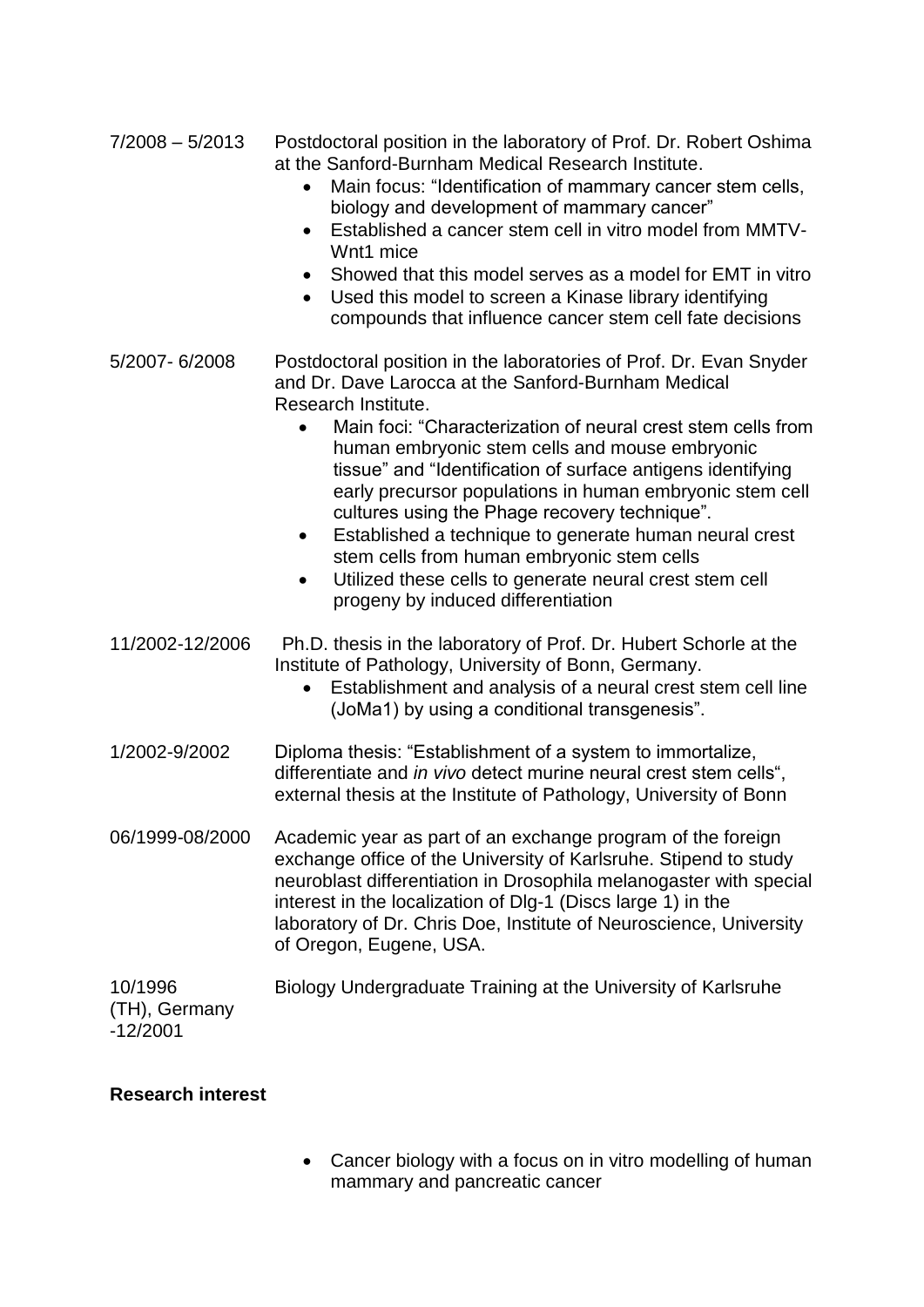- Cancer stem cells and EMT
- Identification of gentic and epigenetic factors that influence the balance between "stemness" and differentiation

# **Memberships**

- Member of the American Academy of Science (AACS) since 2011
- Member of the American Association for Cancer Research (AACR) since 2009
- Member of TEMTIA since 2013
- Member of GSCN since 2014
- Member of Basel Breast Cancer Consortium since 2015

## **Teaching experience**

| 2001-2006     | Teaching assistant: Undergraduate course of techniques in<br>Molecular biology, Laboratory practical supervision and lectures                                                |
|---------------|------------------------------------------------------------------------------------------------------------------------------------------------------------------------------|
| 2006          | Supervision of a BSc project on Neural Crest Stem Cells                                                                                                                      |
| 4/2009        | Supervision of a group of Highschool students in laboratory<br>training                                                                                                      |
| 6/2009-8/2009 | Supervision of an Internship "3D imaging of mammary cancer<br>stem cells"                                                                                                    |
| 2010-2011     | Supervision of an undergraduate research assistant (Elaine<br>Chun) and her project: "Cancer Stem Cell markers in PyMT<br>tumor cells"                                       |
| 2011-2012     | Supervision of a bachelor level research assistant (Kelly Fogarty)<br>and her project: "Cancer Stem Cell biology".                                                           |
| 2013WS        | Teaching undergraduate course (3 <sup>rd</sup> semester) in Molecular<br>Biology at the University of Freiburg, entailing introduction into<br>gene manipulation and cloning |
| 2014WS        | Teaching undergraduate course (3 <sup>rd</sup> semester) in Molecular<br>Biology at the University of Freiburg, entailing introduction into<br>gene manipulation and cloning |
| 2014WS        | Lecture for Bachelor students, curriculum "Special topics in<br>molecular biology"                                                                                           |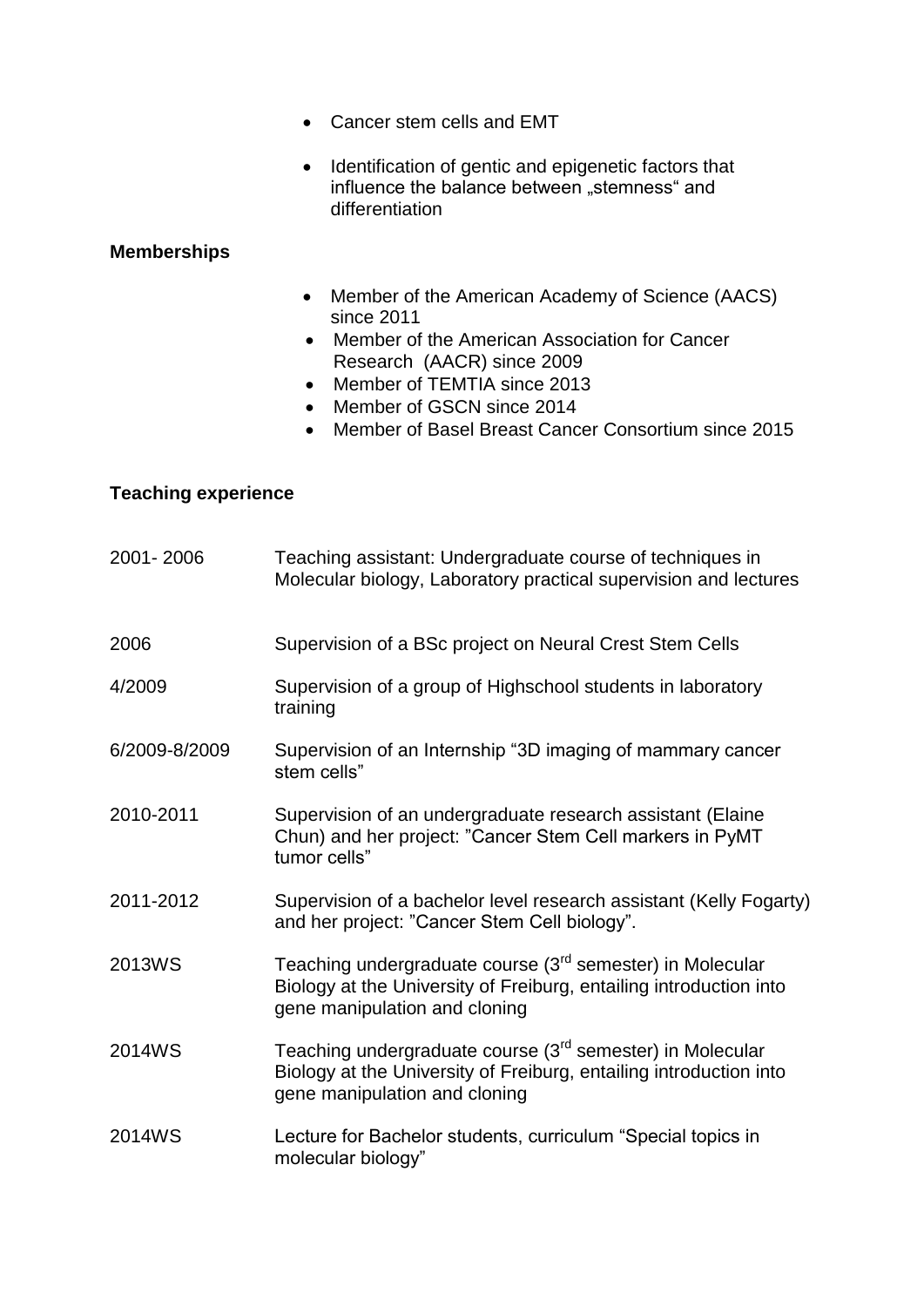- 1/2014-present Supervision of the PhD thesis of Juliane Strietz entitled: "Role of EMT and cellular motility in cancer stem cells isolated from triple negative breast cancer"
- 1/2014-present Supervision of the PhD thesis of Stella Stepputtis entitled: "lsolation, characterization and pharmacological treatment of cancer stem cells from triple negative breast cancer patients"
- 2015WS Teaching undergraduate course (3rd semester) in Molecular Biology at the University of Freiburg, entailing introduction into gene manipulation and cloning
- 2015WS Lecture for Bachelor students, curriculum "Special topics in molecular biology"
- 3/2016-7/2016 Supervision of the bachelor thesis of Johannes Alexander Jaennicke entitled: "Biological efficacy of some standard chemotherapeutics and novel compounds on primary cancer stem cells"
- 3/2016-11/2016 Supervision of the Master thesis of Stefan Jäger entitled: "Identification of novel therapeutics targeting selectively cancer stem cells from triple negative breast cancer"
- 2016WS Lecture for Bachelor students, curriculum "Special topics in molecular biology"

#### **Coursework and Certifications**

| 1996 | <b>Certified EMT</b>                                                      |
|------|---------------------------------------------------------------------------|
| 2007 | Basic and advanced courses in lab and people management                   |
| 2013 | Certified Project leader (Gentechnik)<br>Felasa-B<br>Labsafety management |
| 2017 | Teaching course, MQ-1 Basis                                               |

## **University Services**

1997-1998 Teaching assistant to Prof. Dr. Paulsen, Institute of Zoology, University of Karlsruhe 2000 Assistant in the laboratory of Prof. Lerchl, Institute of Zoology, University of Karlsruhe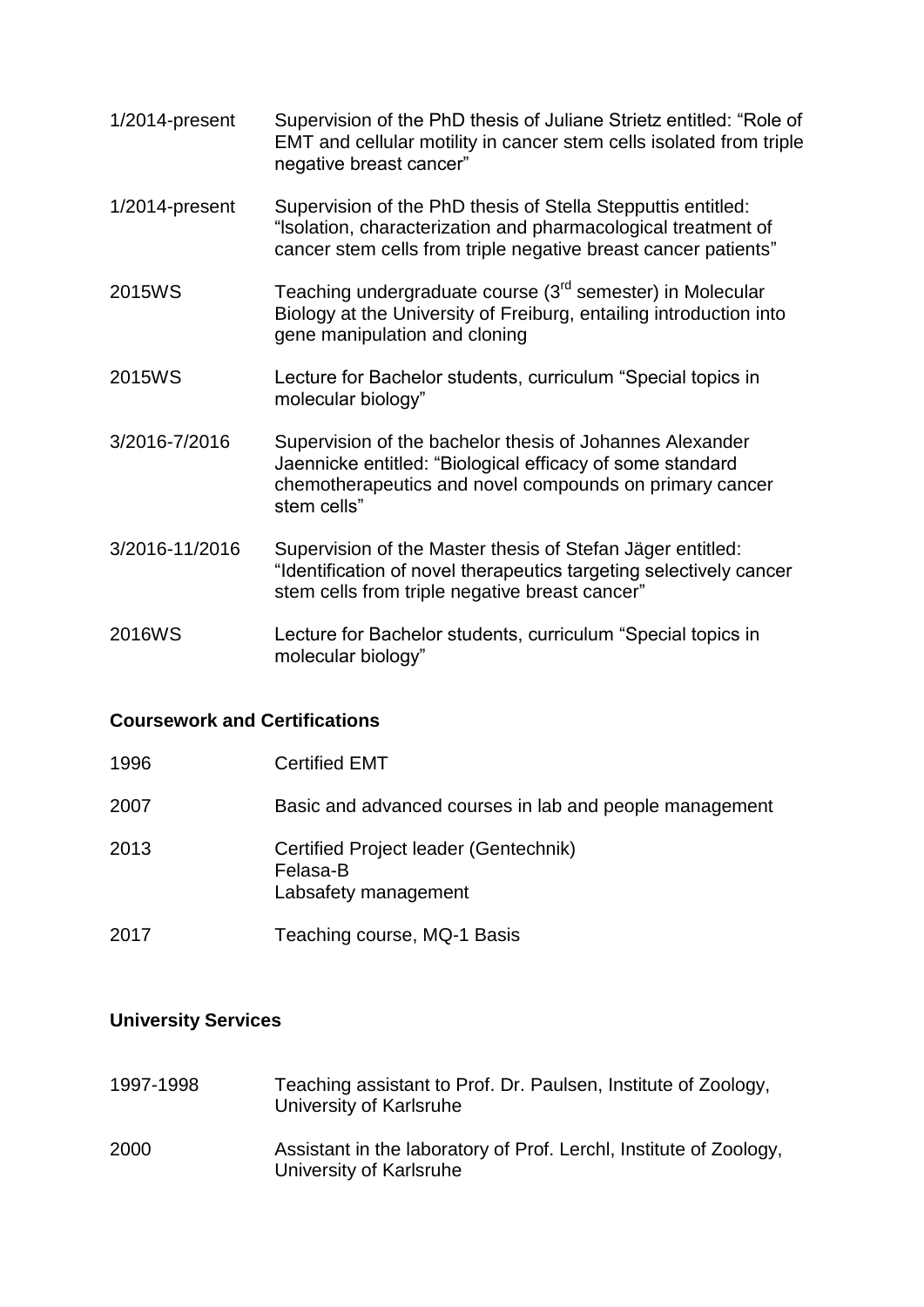"Cloning of the of melanopsin, the non-rod, non-cone photopigment of the mammalian circadian clock, from Djungarian hamsters (Phodopus sungorus)"

2016-2017 Member of the animal welfare review board

#### **Extracurricular activities**

| 2004-2006                     | Founder of the BFB-Tech-Forum<br>an internet-forum- and regular meeting based platform to<br>$\bullet$<br>share experiences in research between Ph.D. students and<br>Postdoctoral fellows of Medicine and Biology departments at<br>the University of Bonn |
|-------------------------------|-------------------------------------------------------------------------------------------------------------------------------------------------------------------------------------------------------------------------------------------------------------|
| 2007-2013                     | Member of the Burnham Science Network                                                                                                                                                                                                                       |
| 2012                          | Advisor on murine transplantation techniques for Aragon<br><b>Pharmaceuticals</b>                                                                                                                                                                           |
| <b>Spare time activities:</b> | Literature, Cooking and Sports (Scuba diving, Long-                                                                                                                                                                                                         |

distance-running and Golf)

#### **Publications**

#### **First and Co-first authorships**

- 1. Jäger R, **Maurer J** & Schorle H. (2003) Conditional Immortalization of Mouse Neural Crest Stem Cells. *Eur J Cell Biol*; Abstracts Suppl. 53, Vol.82.
- 2. Jäger R and **Maurer J**, Jacob A, Schorle H. (2004) Cell type-specific conditional regulation of the c-myc protooncogene by combining Cre/loxP recombination and tamoxifen-mediated activation. *Genesis*; 38(3): 145-50.
- 3. **Maurer J**, Fuchs S, Jäger R, Kurz B, Sommer L, Schorle H. (2007) Establishment and analysis of a neural crest stem cell line (JoMa1) using conditional transgeneis. *Differentiation*; 75(7): 580-591.
- 4. **Maurer J**, Nelson B, Ceceña G, Bajpai R, Mercola M, Terskikh A and Oshima RG. (2008) Contrasting expression of keratins in mouse and human embryonicstem cells. *PlosOne*; 3(10):e3451.
- 5. Curchoe CL and **Maurer J**, McKeown SJ, Cattarossi G, Cimadamore F, Nilbratt M, Snyder EY, Bronner-Fraser M, Terskikh AV. Early Acquisition of Neural Crest Competence During hESCs Neuralization, *PLoS ONE:* Research Article, published 09 Nov 201010.1371/journal.pone.0013890
- 6. Castro DJ, **Maurer J**, Hebbard, L., & Oshima, R. G (2013). ROCK1 inhibition promotes the self-renewal of a novel mouse mammary cancer stem cell. *Stem Cells* (Dayton, Ohio), 31(1), 12-22. doi:10.1002/stem.1224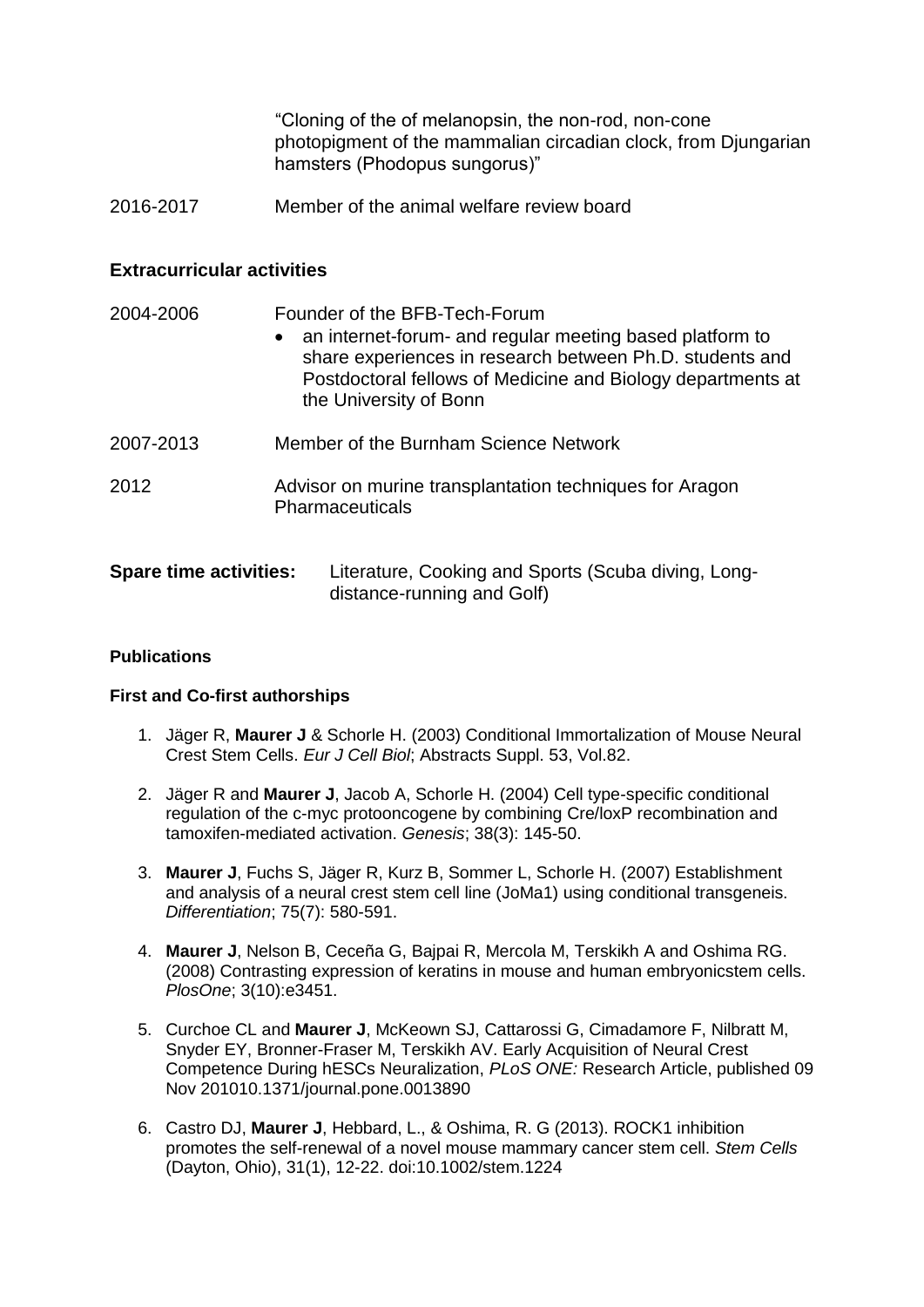#### **Last and Co-last authorships**

- 7. Strietz J, Stepputtis SS, Preca BT, Vannier C, Kim MM, Castro DJ, Au Q, Boerries M, Busch H, Aza-Blanc P, Heynen-Genel S, Bronsert P, Kuster B, Stickeler E, Brabletz T, Oshima RG, **Maurer J**. ERN1 and ALPK1 inhibit differentiation of bi-potential tumor-initiating cells in human breast cancer. *Oncotarget*. 2016 Dec 13;7(50):83278- 83293. doi: 10.18632/oncotarget.13086.
- 8. Preca BT, Bajdak K, Mock K, Lehmann W, Sundararajan V, Bronsert P, Matzge-Ogi A, Orian-Rousseau V, Brabletz S, Brabletz T, **Maurer J**, Stemmler MP. A novel ZEB1/HAS2 positive feedback loop promotes EMT in breast cancer. *Oncotarget*. 2017 Feb 14;8(7):11530-11543. doi: 10.18632/oncotarget.14563.
- 9. Metzger E, Stepputtis SS, Strietz J, Preca BT, Urban S, Willmann D, Allen A, Zenk F, Iovino N, Bronsert P, Proske A, Follo M, Boerries M, Stickeler E, Xu J, Wallace MB, Stafford J, Kanouni T, **Maurer J** and Schüle R. KDM4 inhibition targets breast cancer stem cells. *Cancer Research* (2017), in press

#### **Additional authorships**

- 10. Hermann R, Poppe L, Pilbak S, Boden C, **Maurer J**, Weber S, Lerchl A. (2005) Predicted 3D-structure of melanopsin, the non-rod, non-cone photopigment of the mammalian circadian clock, from Djungarian hamsters (Phodopus sungorus). *Neurosci Lett*; 376(2): 76-80.
- 11. Kretz M, Eckardt D, Krüger O, Kim JS, **Maurer J**, Theis M, Schorle H, Willecke K. (2006) Normal embryonic development and cardiac morphogenesis in mice with Wnt1-Cre mediated deletion of connexin43. *Genesis*; 44(6): 269-276.
- 12. Bohrer, A. M., Schramm, A., **Maurer, J**., Schorle, H., Astrahantseff, K., Eggert, A., & Schulte, J. H. (2008, May). JoMa1-a model to analyze neural crest stem cells in-vitro. In *Klinische Pädiatrie* (Vol. 220, No. 3, pp. 199-199
- 13. Cabral-Teixeira J, Talsky K, Zhang L, **Maurer J**, Tsuda M, Chao YS, Prigozhina N, Price J, Snyder E, Mercola M, Ruoslahti E, West MD, Larocca D (2008) Targeting nanoparticle probes to differentiating stem cells. *NSTI-Nanotech* 2008, ISBN 978-1- 4200-8504-4 (Vol.2, pp. 430-433)
- 14. Bohrer, A. M., E. Mahlow, **Maurer J**, H. Schorle, A. Schramm, A. Eggert, and J. H. Schulte. "N-myc induces transformation of neural crest stem cells in vitro and in vivo." *Klinische Pädiatrie* 221, no. 03 (2009): A5.
- 15. Schulte J, Bohrer A, Mahlow E, **Maurer J**, Schorle H, De Preter K, Vandesompele, J, Speleman F, Schlierf S, Pajtler K, Schramm A, Eggert A (2009). Modeling neuroblastomagenesis from neural crest stem cells in vitro and in vivo. *Pediatric Blood &Cancer* (Vol. 53, pp. 703–704). Hoboken: WILEY-LISS
- 16. Hebbard L, **Maurer J**, Amber M, Lesperance J, Hassell JA, Oshima RG, Terskikh A. (2010) [MELK is Upregulated and Required in Mammary Tumor Initiating Cells In Vivo.](http://www.ncbi.nlm.nih.gov/pubmed/20861186) *Cancer Research* 2010 Sep 22.
- 17. Pajtler, K., Bohrer, A., **Maurer, J**., Schorle, H., Schramm, A., Eggert, A., Schulte, J. H., Production of Chick Embryo Extract for the Cultivation of Murine Neural Crest Stem Cells http://www.jove.com/details.stp?id=2380 doi: 10.3791/2380. *J Vis Exp*. 45 (2010).